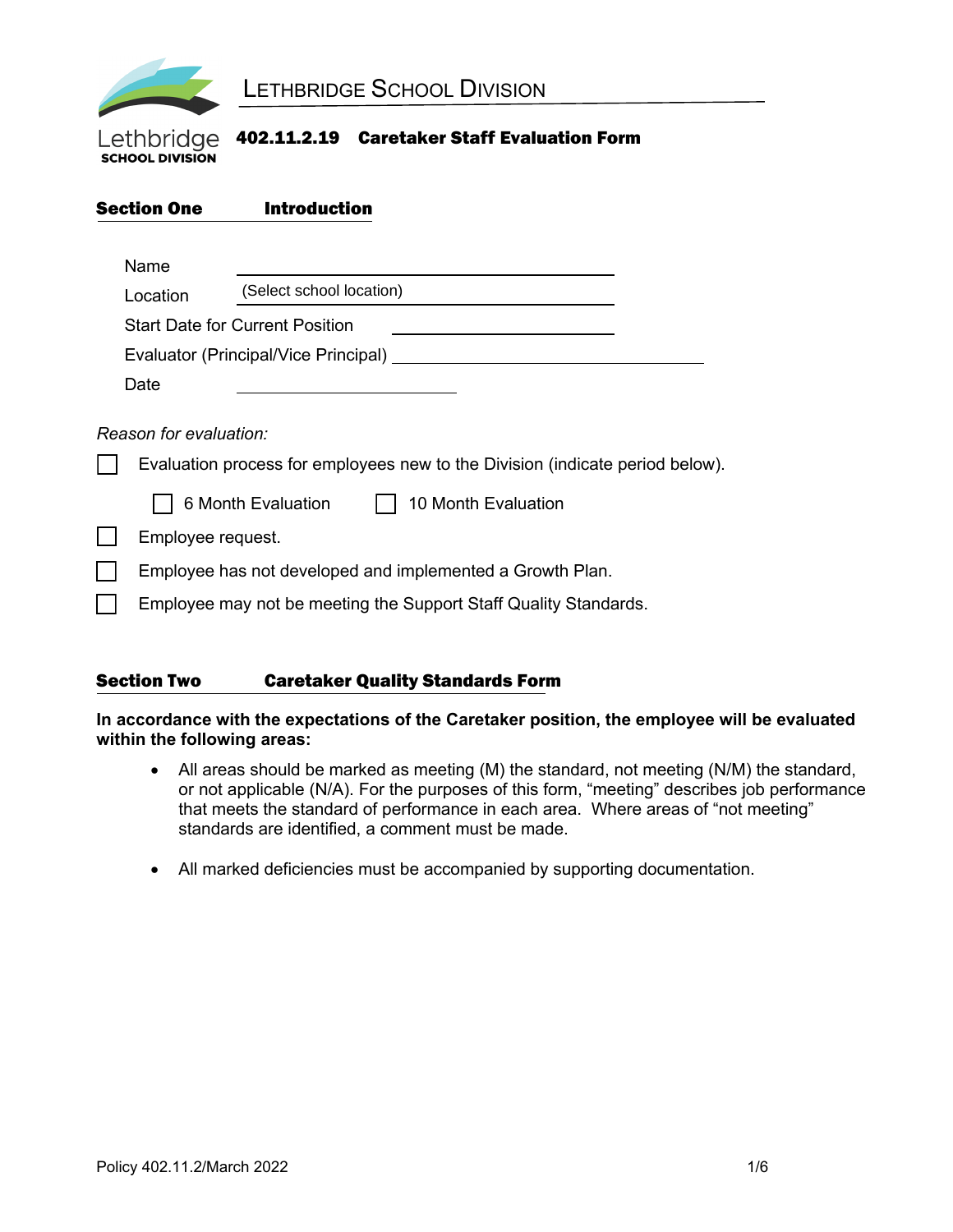# **LEGEND:**

| M | <b>Meeting Standard</b> |  |  |
|---|-------------------------|--|--|
|   |                         |  |  |

**N/M** *Not Meeting Standard*

# **1. KEY RESPONSIBILITIES AND POSITION REQUIREMENTS**

This position is responsible for completing cleaning and preventative maintenance to a high standard.

| M         | N/M |                                                               |
|-----------|-----|---------------------------------------------------------------|
|           |     | Deals tactfully with building users.                          |
|           |     | Takes an active role in cleaning the school.                  |
|           |     | Assumes role of Head Caretaker in their absence, if assigned. |
|           |     | Completes the rotating shift expectation, if applicable.      |
|           |     | Good organizational skills.                                   |
|           |     | Self-motivated.                                               |
|           |     | Knowledgeable in the safe use of a wide variety of chemicals. |
|           |     | Carries out directions and duties as assigned.                |
| COMMENTS: |     |                                                               |

# **2. PERSONAL/PROFESSIONAL QUALITIES**

| М | N/M |                                                                                                                |
|---|-----|----------------------------------------------------------------------------------------------------------------|
|   |     | Interpersonal relationships (Caretaking staff, teachers, students,<br>public; includes dealing with conflict). |
|   |     | Team player (with the caretaking team, the school, the community, and the Division).                           |
|   |     | Demonstrate the ability to communicate effectively and appropriately.                                          |
|   |     | Ability to resolve conflict effectively. (Reference: Employee Code of Conduct Appendix A<br>400.1              |
|   |     | Use of time (include attendance, punctuality, setting of priorities,<br>keeping to schedules).                 |
|   |     | Initiative (self-directed, takes charge of assigned tasks, requires minimum supervision).                      |
|   |     | Maintains appropriate personal hygiene and appearance.                                                         |

#### COMMENTS: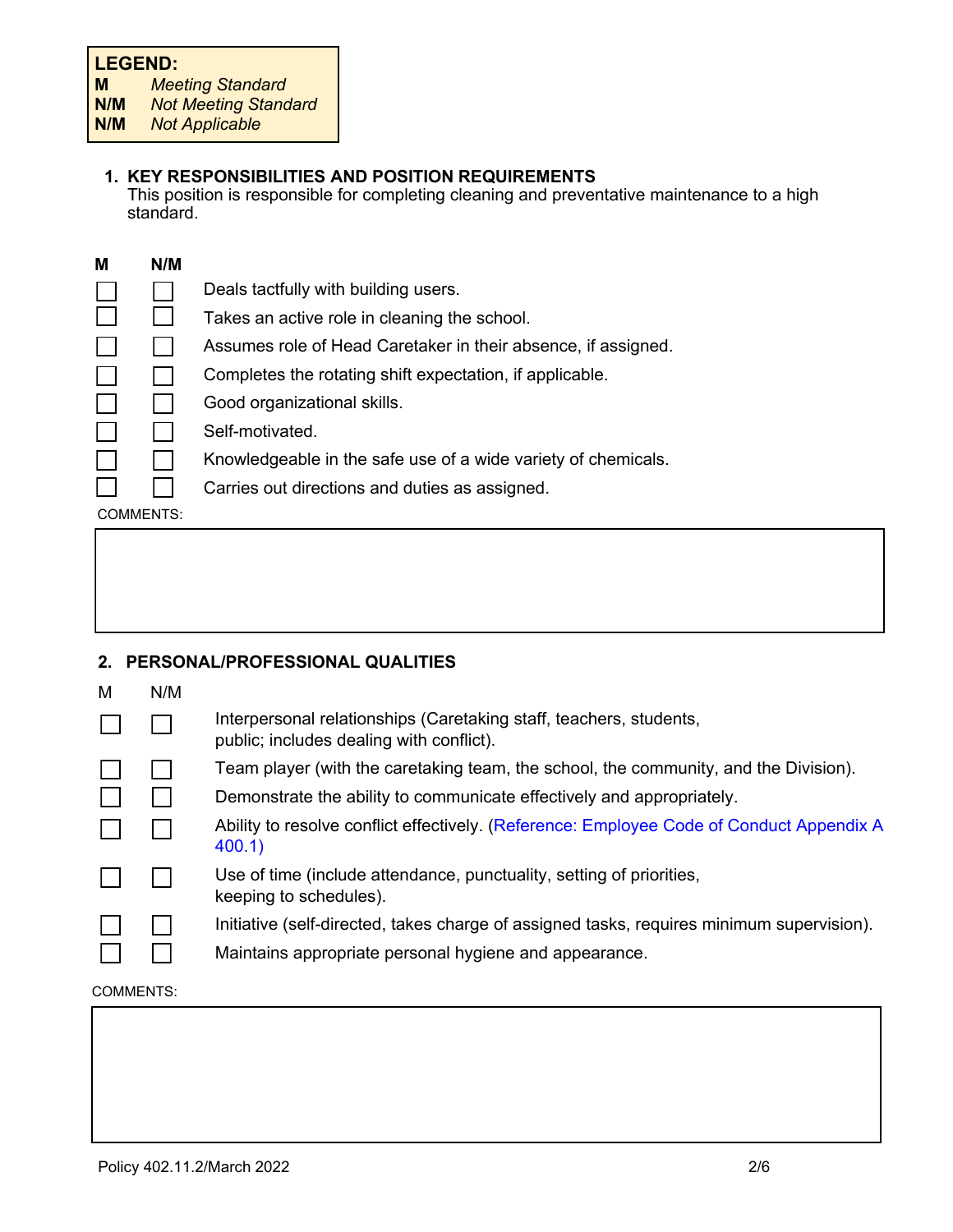# **LEGEND:**<br>M Mee

**M** *Meeting Standard*

**N/M** *Not Meeting Standard*

**Not Applicable** 

# **3. POSITION REQUIREMENTS (DAILY CLEANING)**

| M | N/M | N/A |                                                                                                                   |
|---|-----|-----|-------------------------------------------------------------------------------------------------------------------|
|   |     |     | Sweeping and damp mopping of all resilient and washroom floors.                                                   |
|   |     |     | Vacuuming carpeted areas and entrance mats.                                                                       |
|   |     |     | Disposing of waste materials to BFI bin.                                                                          |
|   |     |     | Scrubbing floors with automatic floor scrubber.                                                                   |
|   |     |     | Buffing floors with electric floor buffer or auto scrubber.                                                       |
|   |     |     | Replacing linen towels.                                                                                           |
|   |     |     | Changing fluorescent tubes and lights from an eight-foot ladder.                                                  |
|   |     |     | Washing of student's desks.                                                                                       |
|   |     |     | Spot washing of vertical surfaces.                                                                                |
|   |     |     | Required glass and window cleaning.                                                                               |
|   |     |     | Cleaning washroom fixtures, partitions, and mirrors.                                                              |
|   |     |     | Dry and damp dusting of shelves, countertops, windowsills, picture frames, chalk<br>ledges, venetian blinds, etc. |

#### COMMENTS:

# **4. FREQUENCY CLEANING**

| M | N/M | N/A |                                                                |
|---|-----|-----|----------------------------------------------------------------|
|   |     |     | Scrubbing/stripping floors with electric floor machine.        |
|   |     |     | Sealing/Waxing floors.                                         |
|   |     |     | Extraction of carpets with carpet extraction equipment.        |
|   |     |     | Washing walls in all areas of the school.                      |
|   |     |     | Washing or foam cleaning of washroom walls and fixtures.       |
|   |     |     | High dusting of articles in classrooms.                        |
|   |     |     | High dusting in all areas including gymnasiums and shop areas. |
|   |     |     | Moving a variety of furniture in school for clean-up.          |
|   |     |     | Cleaning of blackboard/whiteboard surfaces.                    |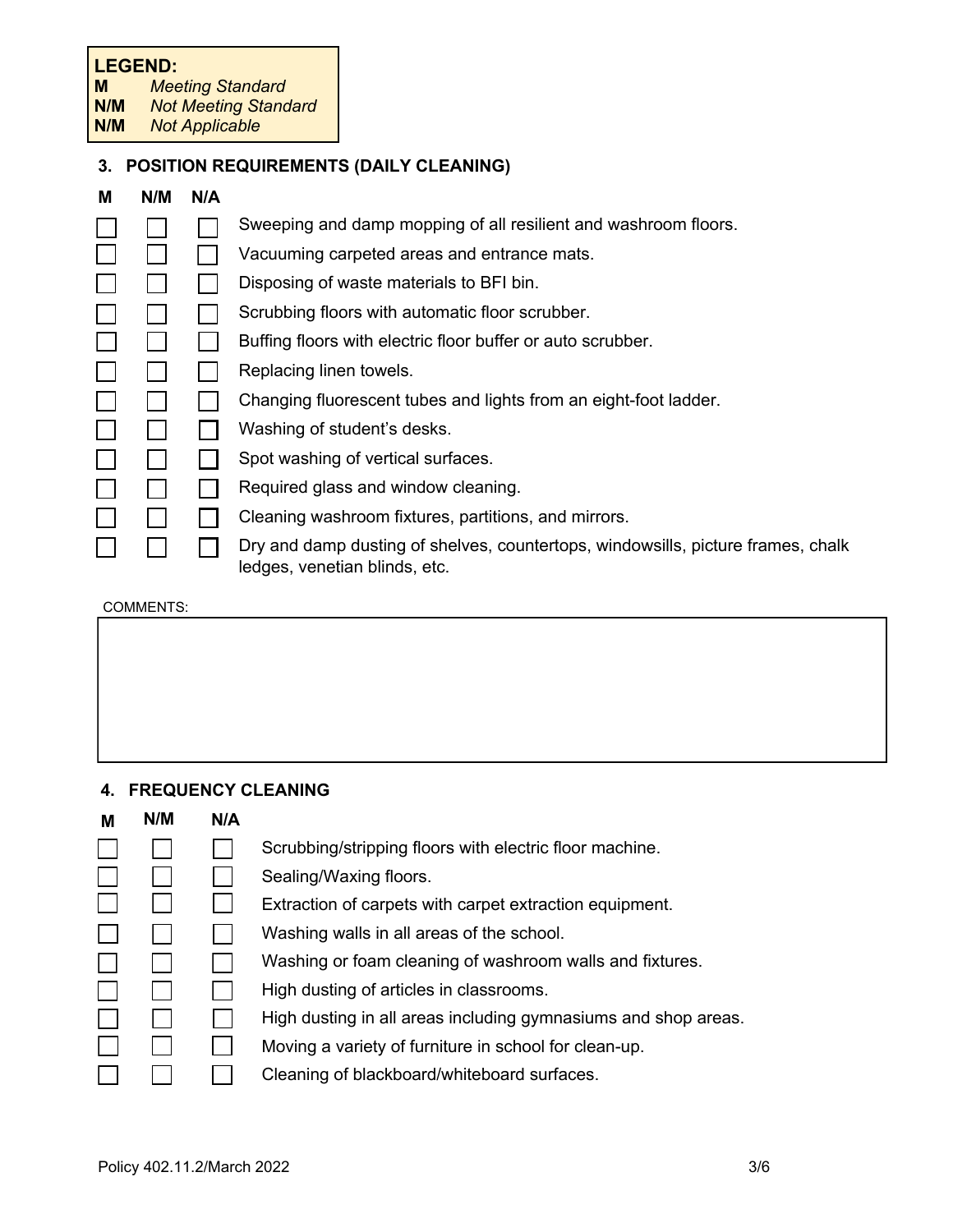**M** *Meeting Standard*

**N/M** *Not Meeting Standard*

**Not Applicable** 

#### COMMENTS:

#### **5. PREVENTATIVE MAINTENANCE**



COMMENTS:

Г

| 6. ANNUAL CLEANING |  |  |  |
|--------------------|--|--|--|
|                    |  |  |  |
|                    |  |  |  |
|                    |  |  |  |
|                    |  |  |  |
|                    |  |  |  |

# M N/M N/A

Annual cleaning of classrooms, offices, conference rooms, etc. Annual cleaning of student's desks and furniture.

Annual cleaning of student's lockers.

Annual washing of lights and fixtures.

Cleaning of washrooms and shower rooms.

Cleaning of mechanical and caretaking rooms.

#### COMMENTS: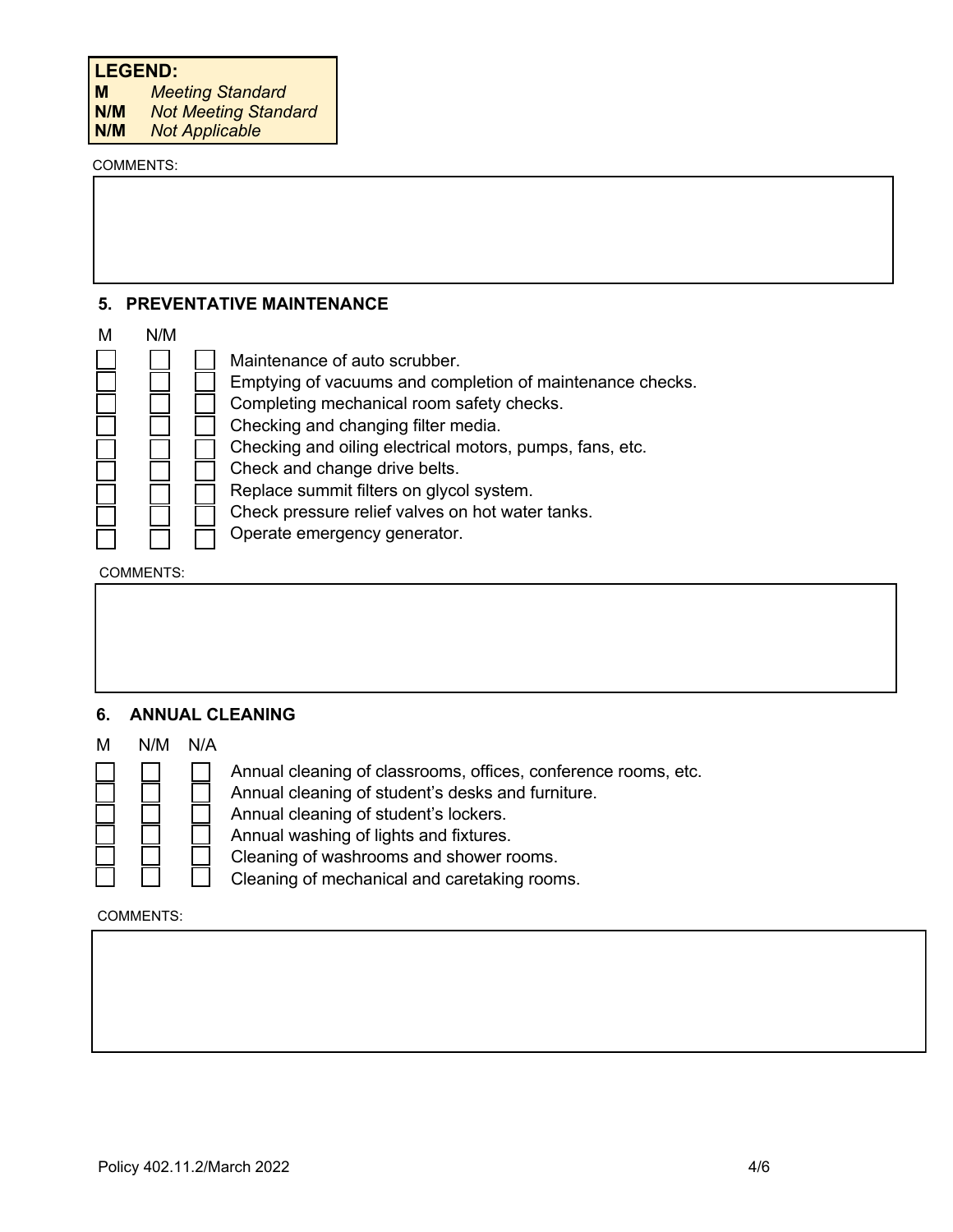#### **LEGEND:**

**M** *Meeting Standard*

**Not Meeting Standard** 

**N/M** *Not Applicable*

# **7. FACILITY MANAGEMENT**

M N/M N/A



- Arm and disarm security panel.
- Operate fire alarm panel.
- Complete morning opening procedure.
- Complete evening facility closure check.
- Operation of snow removal equipment.
	- Use of hydraulic ladder to change lamps and high dusting.
- Visual safety checks of playground equipment.
- Completing the rotation shift.

#### Comment

# **8. COMMUNITY RELATIONS**

- M N/M N/A
- 
- Open the school for joint use and co-curricular activities.
- Set up and take down equipment and supplies for joint use and co-curricular activities.

# COMMENTS:

# **9. TIME MANAGEMENT**



Attendance report attached.



#### COMMENTS: